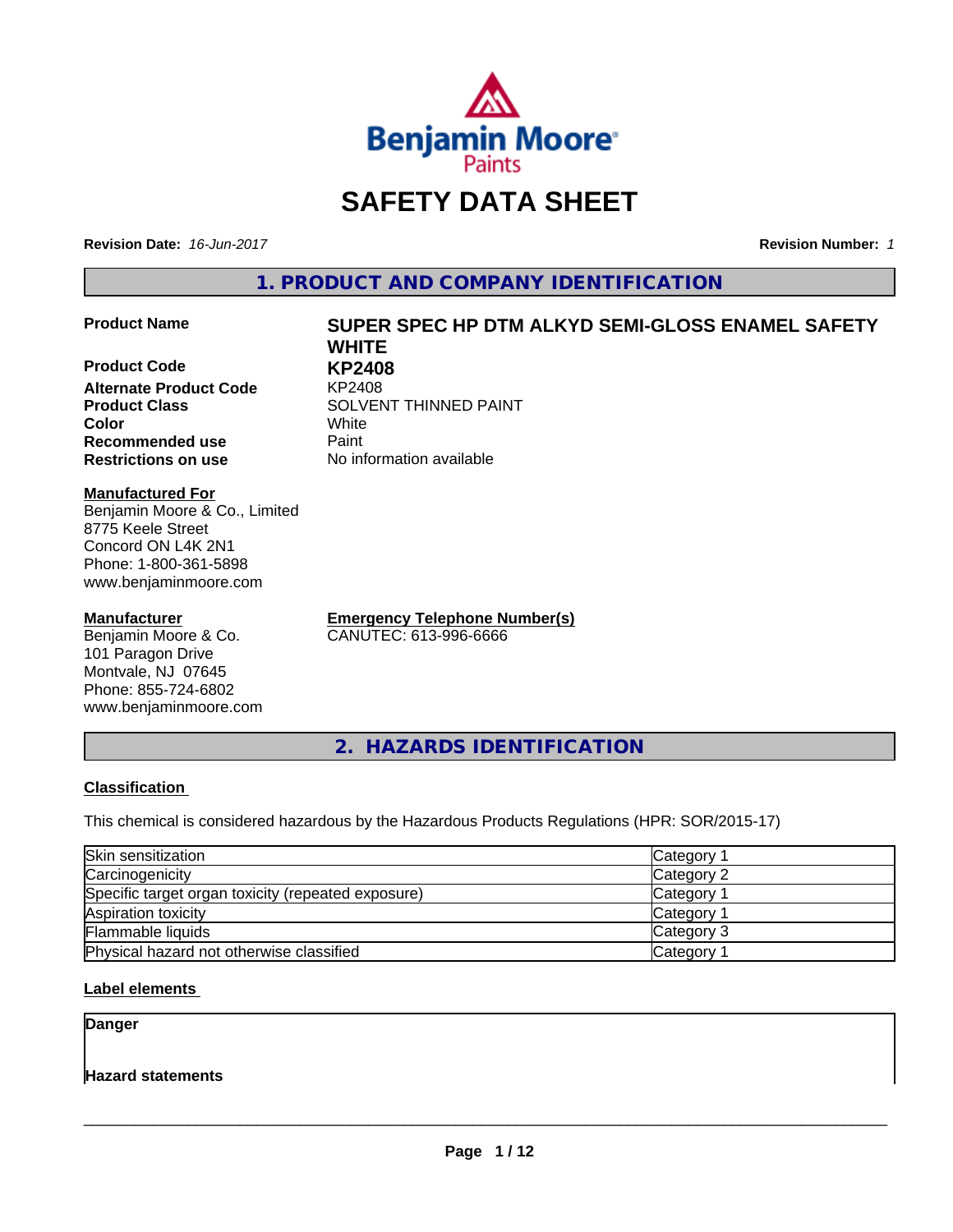# \_\_\_\_\_\_\_\_\_\_\_\_\_\_\_\_\_\_\_\_\_\_\_\_\_\_\_\_\_\_\_\_\_\_\_\_\_\_\_\_\_\_\_\_\_\_\_\_\_\_\_\_\_\_\_\_\_\_\_\_\_\_\_\_\_\_\_\_\_\_\_\_\_\_\_\_\_\_\_\_\_\_\_\_\_\_\_\_\_\_\_\_\_ **KP2408** - **SUPER SPEC HP DTM ALKYD SEMI-GLOSS ENAMEL SAFETY WHITE**

May cause an allergic skin reaction Suspected of causing cancer Causes damage to organs through prolonged or repeated exposure May be fatal if swallowed and enters airways Flammable liquid and vapor Risk of spontaneous combustion



**Appearance** liquid **Odor** solvent

# **Precautionary Statements - Prevention**

Obtain special instructions before use Do not handle until all safety precautions have been read and understood Use personal protective equipment as required Contaminated work clothing should not be allowed out of the workplace Wear protective gloves Do not breathe dust/fume/mist/vapors/spray Wash face, hands and any exposed skin thoroughly after handling Do not eat, drink or smoke when using this product Keep away from heat/sparks/open flames/hot surfaces, no smoking Keep container tightly closed Ground/bond container and receiving equipment Use explosion-proof electrical/ventilating/lighting/equipment Use only non-sparking tools Take precautionary measures against static discharge Immediately after use, place rags, steel wool or waste used with this product in a sealed water-filled metal container or lay flat to dry.

# **Precautionary Statements - Response**

If exposed or concerned get medical attention **Skin** If skin irritation or rash occurs get medical attention Wash contaminated clothing before reuse If on skin (or hair) take off immediately all contaminated clothing. Rinse skin with water **Ingestion** If swallowed immediately call a POISON CENTER or physician Do NOT induce vomiting **Fire**

In case of fire use CO2, dry chemical, or foam for extinction

# **Precautionary Statements - Storage**

Store locked up Store in a well-ventilated place. Keep cool

# **Precautionary Statements - Disposal**

Dispose of contents/container to an approved waste disposal plant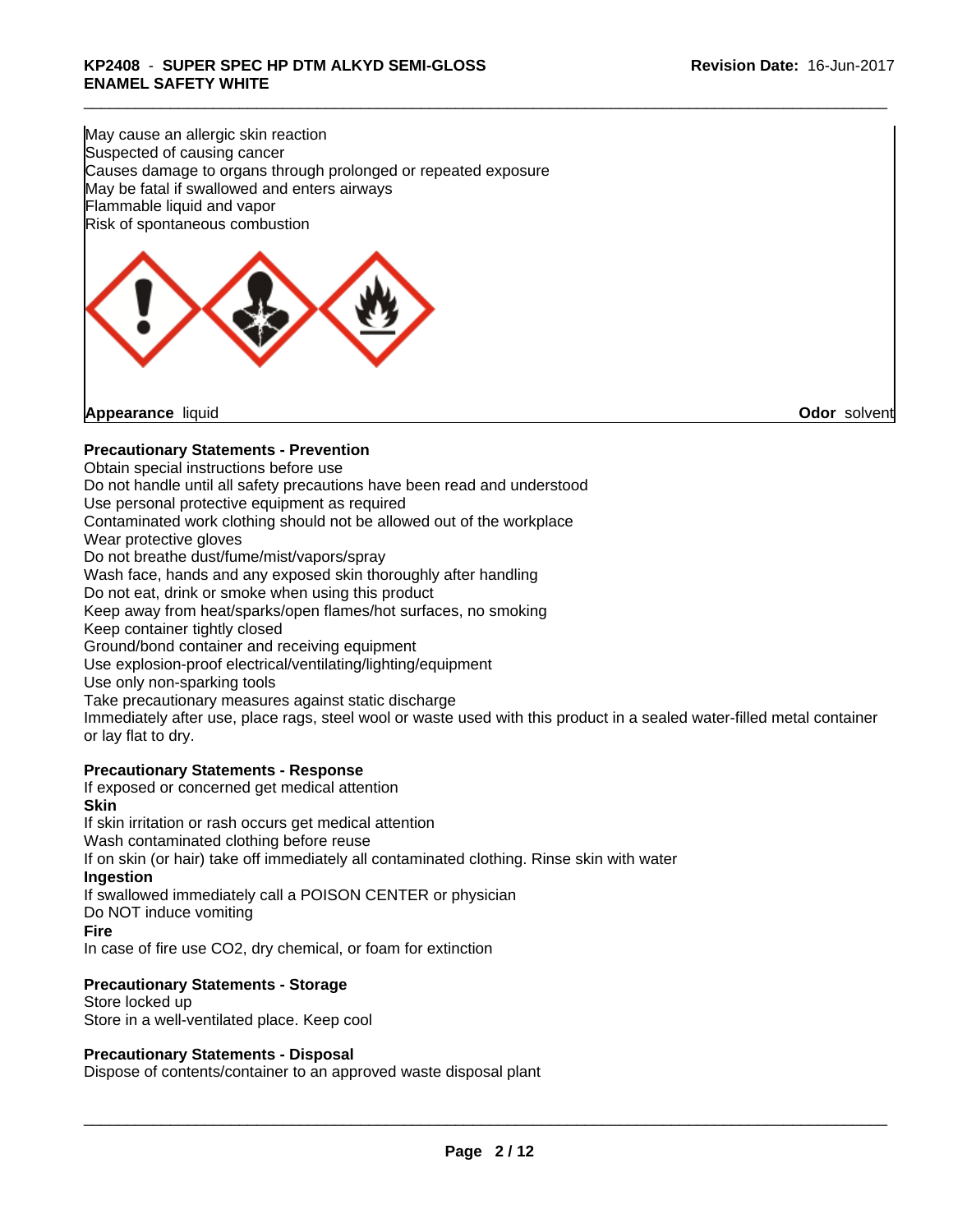Materials such as rags used with this product may begin to burn by themselves. After use, put rags in water or lay flat to dry, then discard.

# **Other information**

No information available

# **3. COMPOSITION INFORMATION ON COMPONENTS**

| <b>Chemical Name</b>                       | <b>CAS-No</b>  | Weight % (max) |
|--------------------------------------------|----------------|----------------|
| Titanium dioxide                           | 13463-67-7     | $10 - 30\%$    |
| Hydrotreated heavy naphtha, petroleum      | 64742-48-9     | $10 - 30\%$    |
| Nepheline syenite                          | 37244-96-5     | $10 - 30\%$    |
| Distillates, petroleum, hydrotreated light | 64742-47-8     | $5 - 10%$      |
| Stoddard solvent                           | 8052-41-3      | - 5%           |
| Zinc phosphate                             | 7779-90-0      | 1 - 5%         |
| Silica, amorphous                          | 7631-86-9      | - 5%           |
| Ethyl benzene                              | $100 - 41 - 4$ | $0.1 - 0.25%$  |
| Methyl ethyl ketoxime                      | 96-29-7        | $0.1 - 0.25%$  |
| Cobalt bis(2-ethylhexanoate)               | 136-52-7       | $0.1 - 0.25%$  |

| 4. FIRST AID MEASURES                  |                                                                                                                                                                                                                                        |  |
|----------------------------------------|----------------------------------------------------------------------------------------------------------------------------------------------------------------------------------------------------------------------------------------|--|
| <b>General Advice</b>                  | If symptoms persist, call a physician. Show this safety data<br>sheet to the doctor in attendance.                                                                                                                                     |  |
| <b>Eye Contact</b>                     | Immediately flush with plenty of water. After initial flushing,<br>remove any contact lenses and continue flushing for at<br>least 15 minutes. Keep eye wide open while rinsing. If<br>symptoms persist, call a physician.             |  |
| <b>Skin Contact</b>                    | Wash off immediately with soap and plenty of water while<br>removing all contaminated clothes and shoes. If skin<br>irritation persists, call a physician. Wash clothing before<br>reuse. Destroy contaminated articles such as shoes. |  |
| <b>Inhalation</b>                      | Move to fresh air. If symptoms persist, call a physician.<br>If not breathing, give artificial respiration. Call a physician<br>immediately.                                                                                           |  |
| Ingestion                              | Clean mouth with water and afterwards drink plenty of<br>water. Do not induce vomiting without medical advice.<br>Never give anything by mouth to an unconscious person.<br>Consult a physician.                                       |  |
| <b>Protection Of First-Aiders</b>      | Use personal protective equipment.                                                                                                                                                                                                     |  |
| <b>Most Important Symptoms/Effects</b> | May cause allergic skin reaction.                                                                                                                                                                                                      |  |
| <b>Notes To Physician</b>              | Treat symptomatically.                                                                                                                                                                                                                 |  |
|                                        |                                                                                                                                                                                                                                        |  |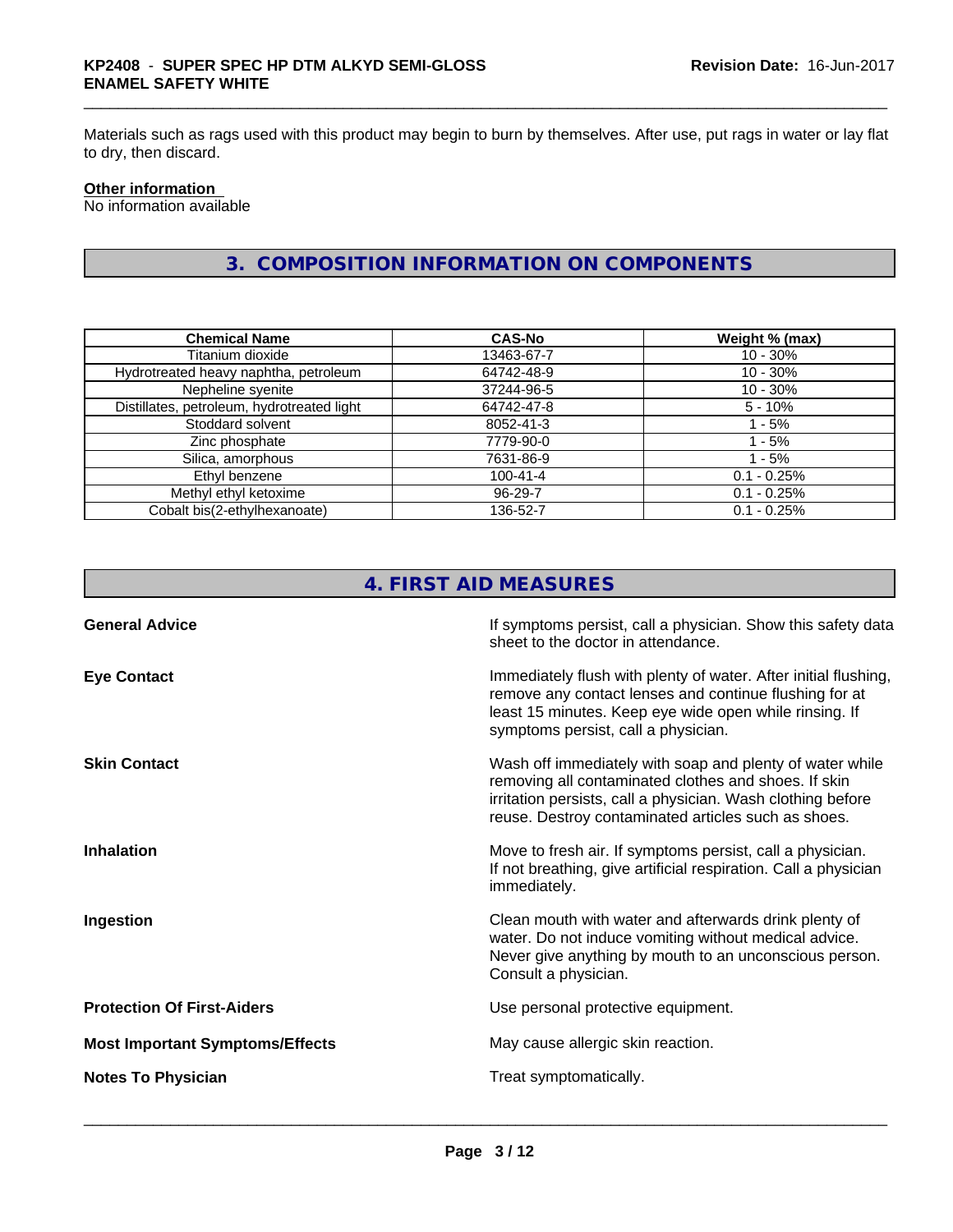# **5. FIRE-FIGHTING MEASURES**

| <b>Suitable Extinguishing Media</b>                                                          | Foam, dry powder or water. Use extinguishing measures<br>that are appropriate to local circumstances and the<br>surrounding environment.                                                                                                                            |  |  |  |
|----------------------------------------------------------------------------------------------|---------------------------------------------------------------------------------------------------------------------------------------------------------------------------------------------------------------------------------------------------------------------|--|--|--|
| <b>Protective Equipment And Precautions For</b><br><b>Firefighters</b>                       | As in any fire, wear self-contained breathing apparatus<br>pressure-demand, MSHA/NIOSH (approved or equivalent)<br>and full protective gear.                                                                                                                        |  |  |  |
| <b>Specific Hazards Arising From The Chemical</b>                                            | Combustible material. Closed containers may rupture if<br>exposed to fire or extreme heat. Keep product and empty<br>container away from heat and sources of ignition. Thermal<br>decomposition can lead to release of irritating gases and<br>vapors.<br>No<br>Yes |  |  |  |
| <b>Sensitivity To Mechanical Impact</b>                                                      |                                                                                                                                                                                                                                                                     |  |  |  |
| <b>Sensitivity To Static Discharge</b>                                                       |                                                                                                                                                                                                                                                                     |  |  |  |
| <b>Flash Point Data</b><br>Flash Point (°F)<br>Flash Point (°C)<br><b>Flash Point Method</b> | 105.0<br>40.6<br><b>PMCC</b>                                                                                                                                                                                                                                        |  |  |  |
| <b>Flammability Limits In Air</b>                                                            |                                                                                                                                                                                                                                                                     |  |  |  |
| <b>Lower Explosion Limit</b><br><b>Upper Explosion Limit</b>                                 | Not available<br>Not available                                                                                                                                                                                                                                      |  |  |  |
| Health: 1<br><b>Flammability: 2</b><br>NFPA                                                  | Instability: 0<br>Special: -                                                                                                                                                                                                                                        |  |  |  |
| <b>NFPA Legend</b><br>0 - Not Hazardous<br>1 - Slightly<br>2 - Moderate<br>3 - High          |                                                                                                                                                                                                                                                                     |  |  |  |

4 - Severe

*The ratings assigned are only suggested ratings, the contractor/employer has ultimate responsibilities for NFPA ratings where this system is used.*

*Additional information regarding the NFPA rating system is available from the National Fire Protection Agency (NFPA) at www.nfpa.org.*

# **6. ACCIDENTAL RELEASE MEASURES**

**Personal Precautions Personal protective equipment. Remove all sources of** Use personal protective equipment. Remove all sources of ignition.

**Other Information Discription** Prevent further leakage or spillage if safe to do so. Do not allow material to contaminate ground water system. Prevent product from entering drains. Do not flush into surface water or sanitary sewer system. Local authorities should be advised if significant spillages cannot be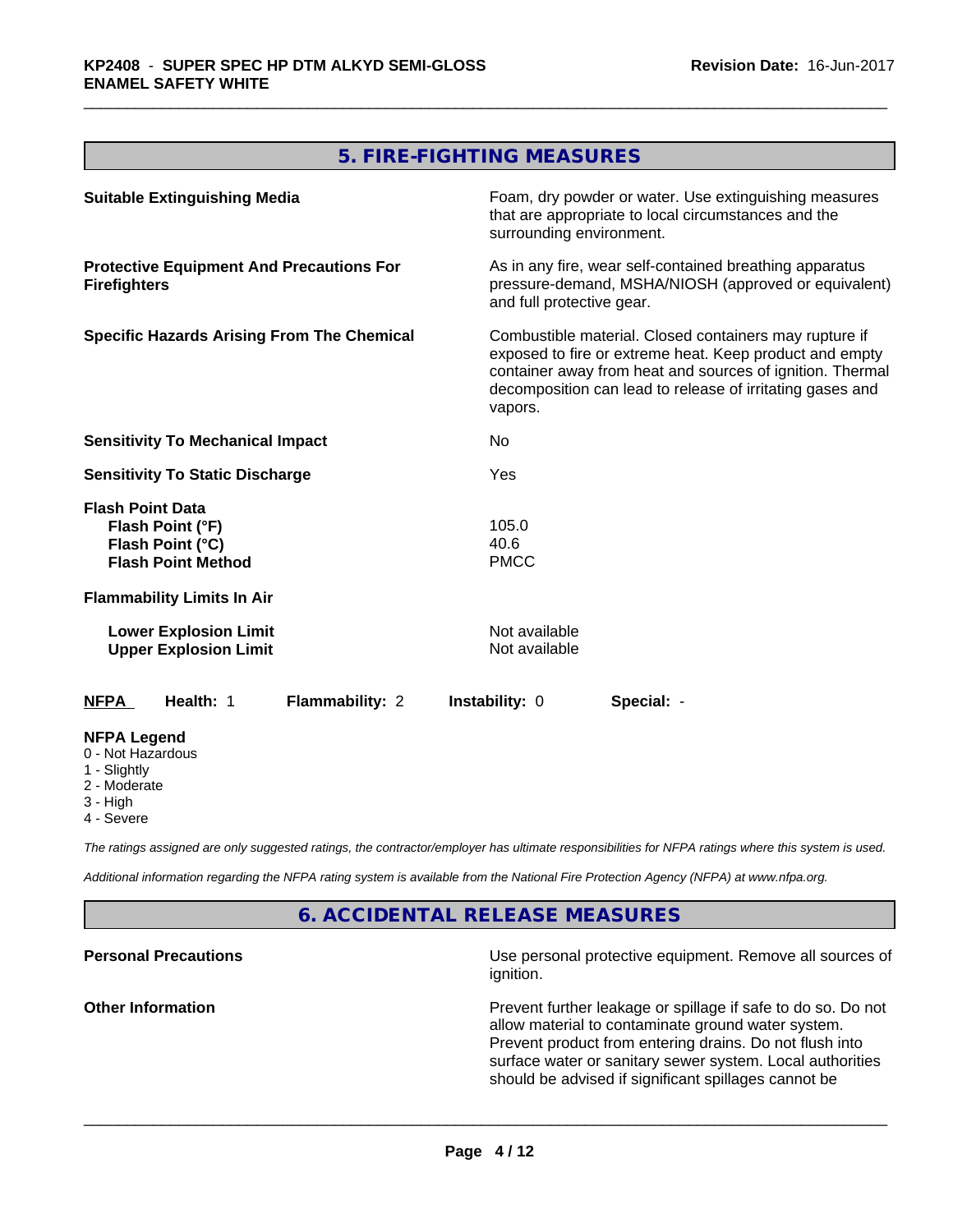contained. **Environmental Precautions** See Section 12 for additional Ecological Information. **Methods For Clean-Up Clean-Up Example 20 Inc. Soak up with inert absorbent material. Pick up** and transfer to properly labeled containers. Clean contaminated surface thoroughly. **7. HANDLING AND STORAGE Handling Handling Example 20 Use only in area provided with appropriate exhaust** ventilation. Do not breathe vapors or spray mist. Wear personal protective equipment. Take precautionary measures against static discharges. To avoid ignition of vapors by static electricity discharge, all metal parts of the equipment must be grounded. Keep away from open flames, hot surfaces and sources of ignition. **Storage Keep containers tightly closed in a dry, cool and get a dry and storage in a dry, cool and structure in a dry and structure in a dry and structure in a dry and structure in a dry and structure in a dry and struc** well-ventilated place. Keep away from heat. Keep away from open flames, hot surfaces and sources of ignition. Keep in properly labeled containers. Keep out of the reach of children. **DANGER** - Rags, steel wool or waste soaked with this product may spontaneously catch fire if improperly discarded. Immediately after use, place rags, steel wool or waste in a sealed water-filled metal container.

**Incompatible Materials Incompatible with strong acids and bases and strong** oxidizing agents.

# **8. EXPOSURE CONTROLS/PERSONAL PROTECTION**

# **Exposure Limits**

*No exposure limits have been established for this product.*

| <b>Chemical Name</b>    | <b>ACGIH</b>              | <b>Alberta</b>                 | <b>British Columbia</b>    | <b>Ontario</b>              | Quebec                         |
|-------------------------|---------------------------|--------------------------------|----------------------------|-----------------------------|--------------------------------|
| Titanium dioxide        | $10 \text{ mg/m}^3$ - TWA | $10 \text{ mg/m}^3$ - TWA      | 10 $mq/m3$ - TWA           | 10 mg/m $3$ - TWA           | 10 mg/m $3$ - TWAEV            |
|                         |                           |                                | $3 \text{ mg/m}^3$ - TWA   |                             |                                |
| Nepheline syenite       | N/E                       | N/E                            | N/E                        | 10 mg/m $3$ - TWA           | N/E                            |
| Distillates, petroleum, | N/E                       | N/E                            | $200 \text{ mg/m}^3$ - TWA | N/E                         | N/E                            |
| hydrotreated light      |                           |                                | Skin absorption can        |                             |                                |
|                         |                           |                                | contribute to overall      |                             |                                |
|                         |                           |                                | exposure.                  |                             |                                |
| Stoddard solvent        | 100 ppm - TWA             | 100 ppm - TWA                  | $290 \text{ mg/m}^3$ - TWA | 525 mg/m <sup>3</sup> - TWA | 100 ppm - TWAEV                |
|                         |                           | $572 \text{ mg/m}^3$ - TWA     | 580 mg/m $3 -$ STEL        |                             | $525 \text{ mg/m}^3$ - TWAEV   |
| Ethyl benzene           | 20 ppm - TWA              | 100 ppm - TWA                  | 20 ppm - TWA               | 20 ppm - TWA                | 100 ppm - TWAEV                |
|                         |                           | 434 mg/m <sup>3</sup> - TWA    |                            |                             | 434 mg/m <sup>3</sup> - TWAEV  |
|                         |                           | 125 ppm - STEL                 |                            |                             | 125 ppm - STEV                 |
|                         |                           | $543$ mg/m <sup>3</sup> - STEL |                            |                             | $543$ mg/m <sup>3</sup> - STEV |

### **Legend**

ACGIH - American Conference of Governmental Industrial Hygienists

Alberta - Alberta Occupational Exposure Limits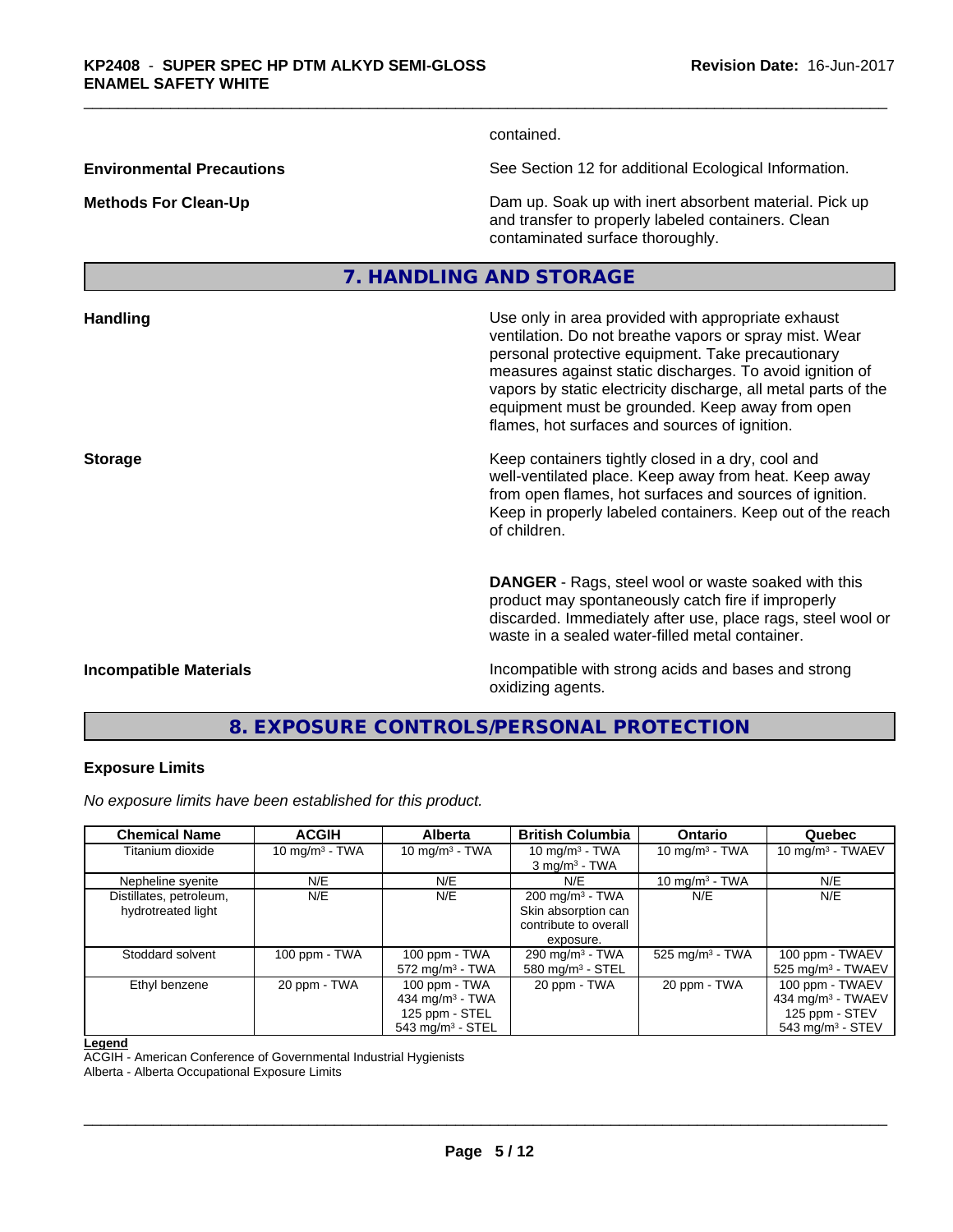British Columbia - British Columbia Occupational Exposure Limits Ontario - Ontario Occupational Exposure Limits Quebec - Quebec Occupational Exposure Limits N/E - Not established

# **Personal Protective Equipment**

**Engineering Measures Ensure adequate ventilation, especially in confined areas.** 

**Eye/Face Protection Safety glasses with side-shields. Skin Protection Skin Protection Long sleeved clothing. Protective gloves. Respiratory Protection In operations where exposure limits are exceeded, use a** local protection NIOSH approved respirator that has been selected by a technically qualified person for the specific work conditions. When spraying the product or applying in confined areas, wear a NIOSH approved respirator specified for paint spray or organic vapors.

**Hygiene Measures Avoid contact with skin, eyes and clothing. Remove and Avoid contact with skin, eyes and clothing. Remove and Avoid contact with skin, eyes and clothing. Remove and** wash contaminated clothing before re-use. Wash thoroughly after handling. When using do not eat, drink or smoke.

# **9. PHYSICAL AND CHEMICAL PROPERTIES**

**Appearance** liquid **Odor** solvent **Odor Threshold**<br> **Density (Ibs/gal)**<br> **Density (Ibs/gal)**<br> **No information available**<br>  $10.6 - 11.0$ **Density (lbs/gal) Specific Gravity** 1.27 - 1.32 **pH pH**  $\blacksquare$ **Viscosity (cps)** No information available **Solubility Note 2008 Note 2008 Note 2008 Note 2008 Note 2008 Note 2008 Note 2008 Note 2009 Note 2009 Note 2009 Note 2009 Note 2009 Note 2009 Note 2009 Note 2009 Note 2009 Note 2009 Note Water Solubility** No information available **Evaporation Rate No information available No information available Vapor Pressure** No information available in the North American Monte available in the North American available **Vapor Density**<br> **We Solids**<br>
We Solids
2019 **Wt. % Solids** 65 - 75 **Vol. % Solids** 45 - 55 **Wt. % Volatiles** 25 - 35 **Vol. % Volatiles VOC Regulatory Limit (g/L)** < 400 **Boiling Point (°F)** 279.0 **Boiling Point (°C)** 137.0 **Freezing Point (°F)** No information available **Freezing Point (°C)** The state of the Monometer of Noinformation available **Flash Point (°F)** 105.0 **Flash Point (°C)** 40.6 **Flash Point Method** PMCC **Flammability** (solid, gas) **Upper Explosion Limit** Not applicable **Lower Explosion Limit**<br> **Autoignition Temperature (°F)**<br> **Autoignition Temperature (°F)**<br> **Autoignition Temperature (°F)**<br> **Autoignition Temperature (°F) Autoignition Temperature (°F) Autoignition Temperature (°C)** No information available **Decomposition Temperature (°F)** No information available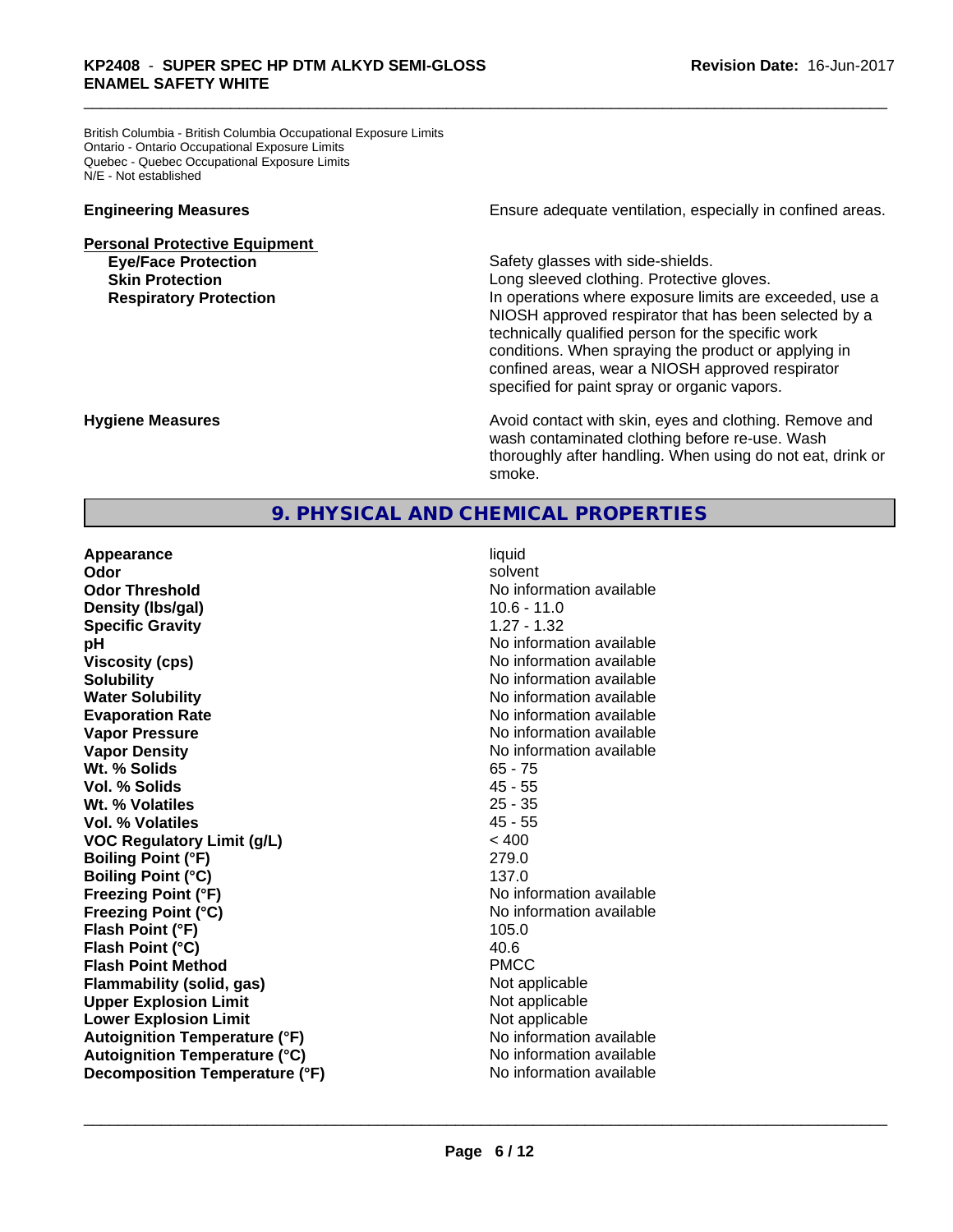**Decomposition Temperature (°C)**<br> **Partition Coefficient (n-octanol/water)** No information available **Partition Coefficient (n-octanol/water)** 

# **10. STABILITY AND REACTIVITY**

| <b>Reactivity</b>                         | Not Applicable                                                                           |
|-------------------------------------------|------------------------------------------------------------------------------------------|
| <b>Chemical Stability</b>                 | Stable under normal conditions. Hazardous polymerisation<br>does not occur.              |
| <b>Conditions To Avoid</b>                | Keep away from open flames, hot surfaces, static<br>electricity and sources of ignition. |
| <b>Incompatible Materials</b>             | Incompatible with strong acids and bases and strong<br>oxidizing agents.                 |
| <b>Hazardous Decomposition Products</b>   | Thermal decomposition can lead to release of irritating<br>gases and vapors.             |
| <b>Possibility Of Hazardous Reactions</b> | None under normal conditions of use.                                                     |

**11. TOXICOLOGICAL INFORMATION**

# **Product Information Information on likely routes of exposure**

| <b>Principal Routes of Exposure</b>                                                        | Eye contact, skin contact and inhalation.                                                                                                                                                                                                                                                                                                                                                                                                                                                                                                          |
|--------------------------------------------------------------------------------------------|----------------------------------------------------------------------------------------------------------------------------------------------------------------------------------------------------------------------------------------------------------------------------------------------------------------------------------------------------------------------------------------------------------------------------------------------------------------------------------------------------------------------------------------------------|
| <b>Acute Toxicity</b><br><b>Product Information</b>                                        | Repeated or prolonged exposure to organic solvents may<br>lead to permanent brain and nervous system damage.<br>Intentional misuse by deliberately concentrating and<br>inhaling vapors may be harmful or fatal.                                                                                                                                                                                                                                                                                                                                   |
| Information on toxicological effects                                                       |                                                                                                                                                                                                                                                                                                                                                                                                                                                                                                                                                    |
| <b>Symptoms</b>                                                                            | No information available                                                                                                                                                                                                                                                                                                                                                                                                                                                                                                                           |
| Delayed and immediate effects as well as chronic effects from short and long-term exposure |                                                                                                                                                                                                                                                                                                                                                                                                                                                                                                                                                    |
| Eye contact<br><b>Skin contact</b><br><b>Inhalation</b><br>Ingestion                       | Contact with eyes may cause irritation.<br>May cause skin irritation and/or dermatitis. Prolonged skin<br>contact may defat the skin and produce dermatitis.<br>High vapor / aerosol concentrations are irritating to the<br>eyes, nose, throat and lungs and may cause headaches,<br>dizziness, drowsiness, unconsciousness, and other central<br>nervous system effects.<br>Ingestion may cause irritation to mucous membranes.<br>Small amounts of this product aspirated into the<br>respiratory system during ingestion or vomiting may cause |
| <b>Sensitization:</b>                                                                      | mild to severe pulmonary injury, possibly progressing to<br>death.<br>May cause an allergic skin reaction.                                                                                                                                                                                                                                                                                                                                                                                                                                         |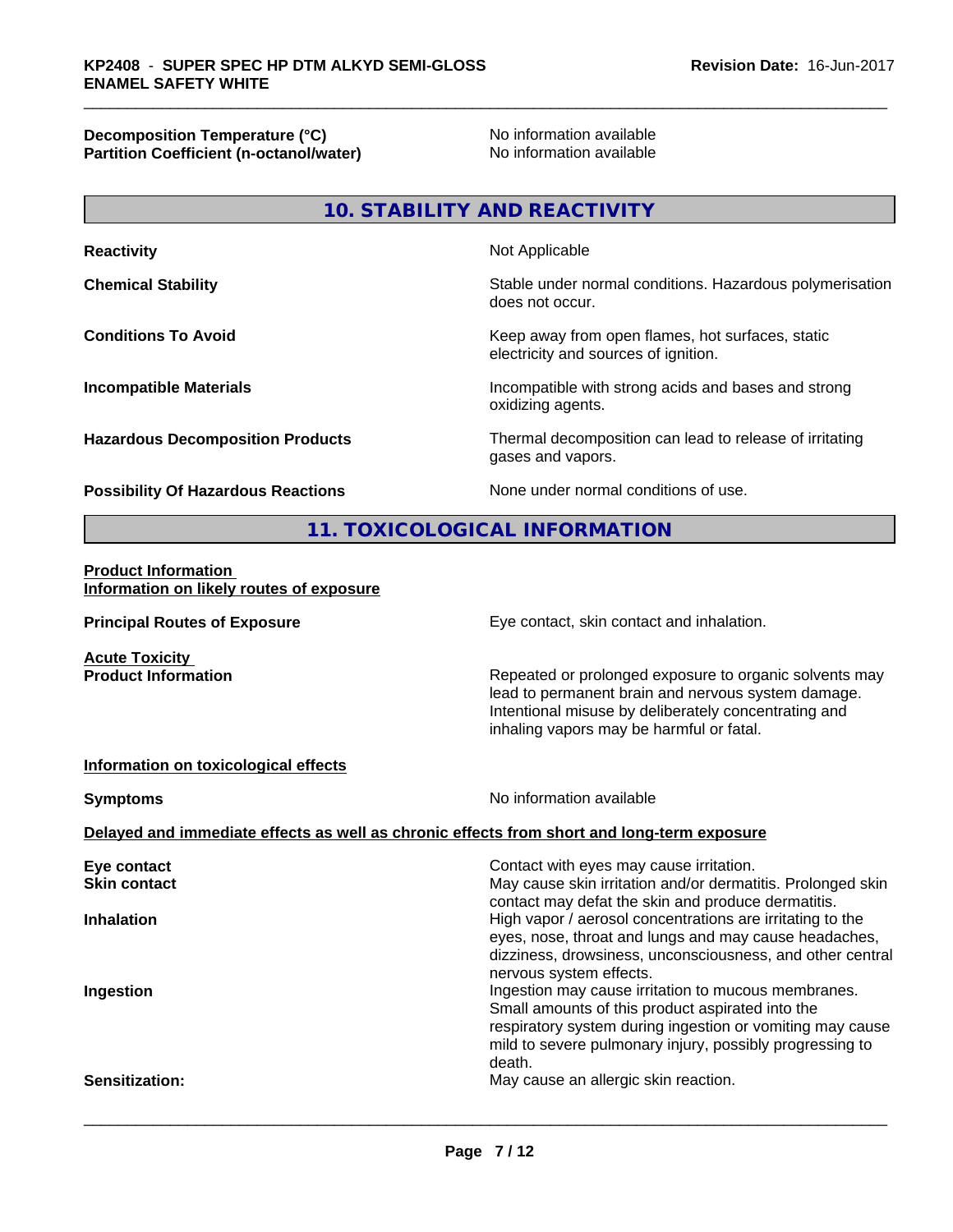**Neurological Effects**<br> **No information available.**<br> **No information available.**<br>
No information available. **Reproductive Effects Developmental Effects** No information available. **Target Organ Effects**<br> **STOT - single exposure**<br>
STOT - single exposure<br>
No information available. **STOT** - single exposure **STOT - repeated exposure notation No** information available. **Other adverse effects** Noinformation available.

No information available.<br>No information available. **Aspiration Hazard** May be harmful if swallowed and enters airways. Small amounts of this product aspirated into the respiratory system during ingestion or vomiting may cause mild to severe pulmonary injury, possibly progressing to death.

# **Numerical measures of toxicity**

**The following values are calculated based on chapter 3.1 of the GHS document**

| ATEmix (oral)          | 12572 mg/kg |
|------------------------|-------------|
| <b>ATEmix (dermal)</b> | 10282 mg/kg |

# **Component**

Titanium dioxide LD50 Oral: > 10000 mg/kg (Rat) Hydrotreated heavy naphtha, petroleum LD50 Oral: > 5,000 mg/kg (Rat) vendor data LD50 Dermal: > 3,160 mg/kg (Rabbit) Distillates, petroleum, hydrotreated light LD50 Oral: > 5,000 mg/kg (Rat) LD50 Dermal: > 3,000 mg/kg (Rabbit) Stoddard solvent LD50 Oral: > 5,000 mg/kg (Rat) LD50 Dermal: > 3160 mg/kg (Rabbit) LC50 Inhalation (Vapor): > 6.1 mg/L (Rat) Silica, amorphous LD50 Oral: > 5000 mg/kg (Rat) LD50 Dermal: 2,000 mg/kg (Rabbit) LC50 Inhalation (Dust): > 2 mg/L Ethyl benzene LD50 Oral: mg/kg (Rat) LD50 Dermal: > mg/kg (Rabbit) LC50 Inhalation (Vapor): mg/m<sup>3</sup> (Rat, 2 hr.) Methyl ethyl ketoxime LD50 Oral: 930 mg/kg (Rat) LD50 Dermal: 200 µL/kg (Rabbit) LC50 Inhalation (Vapor): > 4.8 mg/L (Rat)

# **Chronic Toxicity**

# **Carcinogenicity**

*The information below indicateswhether each agency has listed any ingredient as a carcinogen:.*

| $\sim$<br>.<br>_<br>- --<br>A<br>N<br>. n<br>. |
|------------------------------------------------|
|------------------------------------------------|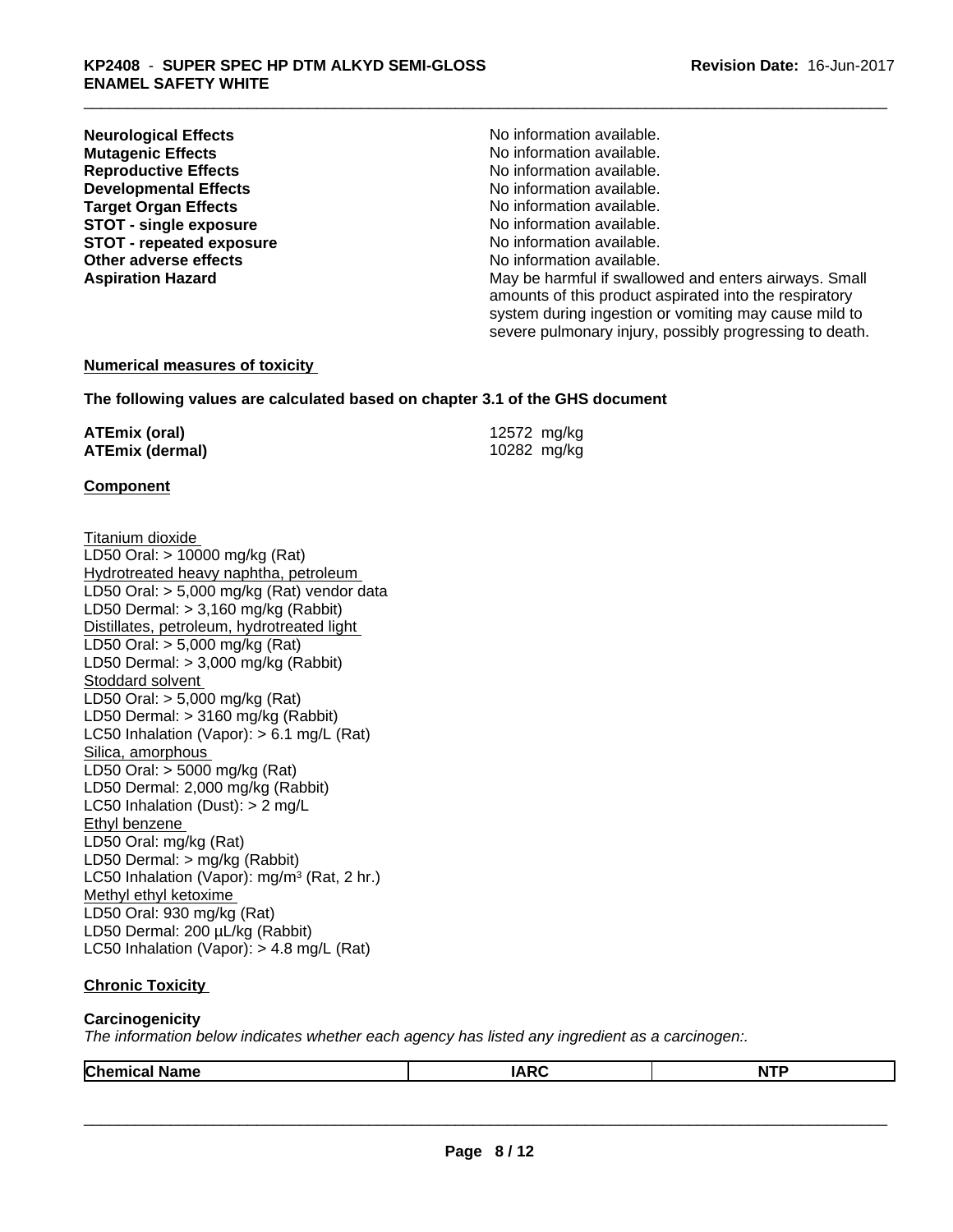|                              | 2B - Possible Human Carcinogen |  |
|------------------------------|--------------------------------|--|
| Titanium dioxide             |                                |  |
|                              | 2B - Possible Human Carcinogen |  |
| l Ethyl benzene              |                                |  |
|                              | 2B - Possible Human Carcinogen |  |
| Cobalt bis(2-ethylhexanoate) |                                |  |

• Although IARC has classified titanium dioxide as possibly carcinogenic to humans (2B), their summary concludes: "No significant exposure to titanium dioxide is thought to occur during the use of products in which titanium dioxide is bound to other materials, such as paint."

• Cobalt and cobalt compounds are listed as possible human carcinogens by IARC (2B). However, there is inadequate evidence of the carcinogenicity of cobalt and cobalt compounds in humans.

# **Legend**

IARC - International Agency for Research on Cancer NTP - National Toxicity Program OSHA - Occupational Safety & Health Administration

**12. ECOLOGICAL INFORMATION**

# **Ecotoxicity Effects**

The environmental impact of this product has not been fully investigated.

# **Product Information**

# **Acute Toxicity to Fish**

No information available

# **Acute Toxicity to Aquatic Invertebrates**

No information available

# **Acute Toxicity to Aquatic Plants**

No information available

# **Persistence / Degradability**

No information available.

# **Bioaccumulation / Accumulation**

No information available.

# **Mobility in Environmental Media**

No information available.

# **Ozone**

No information available

# **Component**

# **Acute Toxicity to Fish**

Titanium dioxide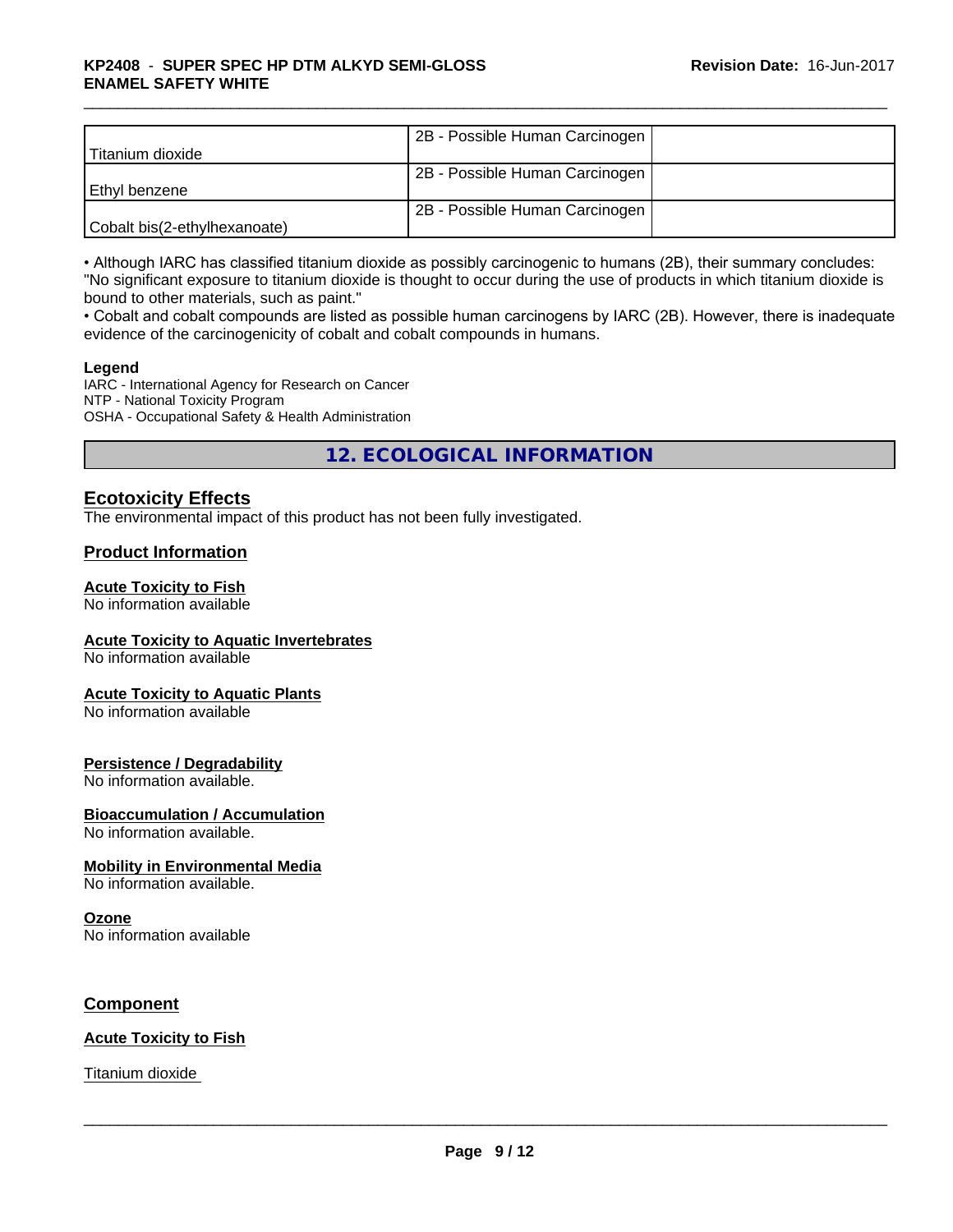# \_\_\_\_\_\_\_\_\_\_\_\_\_\_\_\_\_\_\_\_\_\_\_\_\_\_\_\_\_\_\_\_\_\_\_\_\_\_\_\_\_\_\_\_\_\_\_\_\_\_\_\_\_\_\_\_\_\_\_\_\_\_\_\_\_\_\_\_\_\_\_\_\_\_\_\_\_\_\_\_\_\_\_\_\_\_\_\_\_\_\_\_\_ **KP2408** - **SUPER SPEC HP DTM ALKYD SEMI-GLOSS ENAMEL SAFETY WHITE**

 $LC50:$  > 1000 mg/L (Fathead Minnow - 96 hr.) Ethyl benzene LC50: 12.1 mg/L (Fathead Minnow - 96 hr.) Methyl ethyl ketoxime LC50: 48 mg/L (Bluegill sunfish - 96 hr.)

# **Acute Toxicity to Aquatic Invertebrates**

Ethyl benzene EC50: 1.8 mg/L (Daphnia magna - 48 hr.) Methyl ethyl ketoxime EC50: 750 mg/L (Daphnia magna - 48 hr.)

### **Acute Toxicity to Aquatic Plants**

Ethyl benzene EC50: 4.6 mg/L (Green algae (Scenedesmus subspicatus), 72 hrs.)

**13. DISPOSAL CONSIDERATIONS**

**Waste Disposal Method Dispose of in accordance with federal, state, provincial,** and local regulations. Local requirements may vary, consult your sanitation department or state-designated environmental protection agency for more disposal options.

**Empty Container Warning <b>Emptied** Containers may retain product residue. Follow label warnings even after container is emptied. Residual vapors may explode on ignition.

**14. TRANSPORT INFORMATION**

| <b>TDG</b>                  |                                                                                                                                                                                           |
|-----------------------------|-------------------------------------------------------------------------------------------------------------------------------------------------------------------------------------------|
| <b>Proper Shipping Name</b> | Paint                                                                                                                                                                                     |
| <b>Hazard Class</b>         | 3                                                                                                                                                                                         |
| UN-No                       | UN1263                                                                                                                                                                                    |
| <b>Packing Group</b>        | Ш                                                                                                                                                                                         |
| <b>Description</b>          | UN1263, Paint, , 3, III                                                                                                                                                                   |
| <b>TDG Comment</b>          | In Canada, Class 3 flammable liquids may be reclassified<br>as non-regulated for domestic ground transportation if they<br>meet the requirements of TDG General Exemption<br>SOR/2008-34. |
| <b>ICAO/IATA</b>            | Contact the preparer for further information.                                                                                                                                             |
| <b>IMDG / IMO</b>           | Contact the preparer for further information.                                                                                                                                             |
|                             |                                                                                                                                                                                           |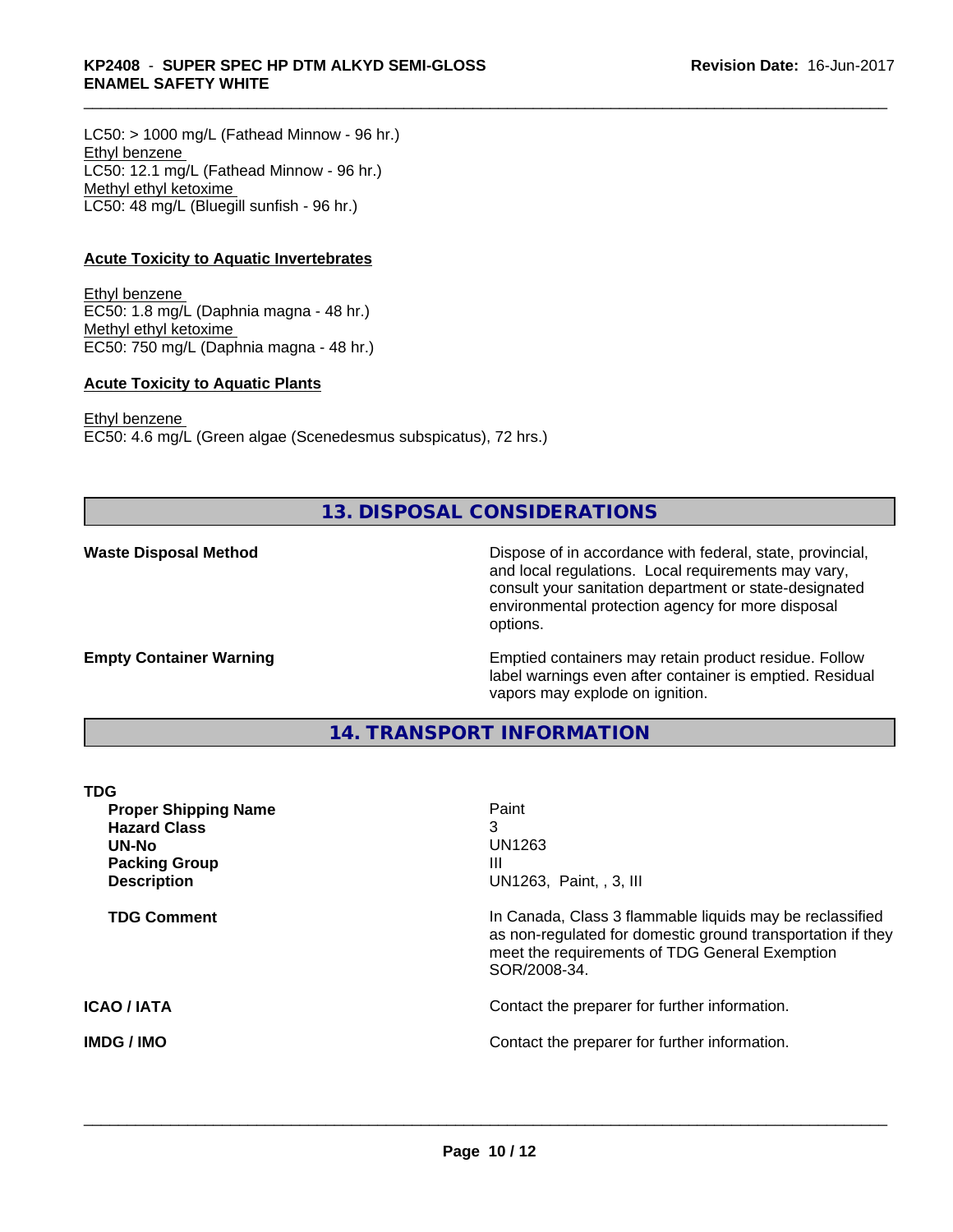# **15. REGULATORY INFORMATION**

# **International Inventories**

| <b>TSCA: United States</b> | Yes - All components are listed or exempt. |
|----------------------------|--------------------------------------------|
| <b>DSL: Canada</b>         | Yes - All components are listed or exempt. |

# **National Pollutant Release Inventory (NPRI)**

### **NPRI Parts 1- 4**

This product contains the following Parts 1-4 NPRI chemicals:

| <b>Chemical Name</b>         | <b>CAS-No</b>  | Weight % (max) | <b>NPRI Parts 1-4</b> |
|------------------------------|----------------|----------------|-----------------------|
| Zinc phosphate               | 7779-90-0      | - 5%           | Listed                |
| Ethyl benzene                | $100 - 41 - 4$ | 0.1 - 0.25%    | Listed                |
| Cobalt bis(2-ethylhexanoate) | 136-52-7       | 0.1 - 0.25%    | Listed                |

### **NPRI Part 5**

This product contains the following NPRI Part 5 Chemicals:

| <b>Chemical Name</b>                 | <b>CAS-No</b> | Weight % (max) | <b>NPRI Part 5</b> |  |
|--------------------------------------|---------------|----------------|--------------------|--|
| Hydrotreated heavy naphtha,          | 64742-48-9    | $10 - 30%$     | Listed             |  |
| petroleum                            |               |                |                    |  |
| Distillates, petroleum, hydrotreated | 64742-47-8    | $5 - 10%$      | Listed             |  |
| light                                |               |                |                    |  |
| Stoddard solvent                     | 8052-41-3     | - 5%           | ∟isted             |  |

### **WHMIS Regulatory Status**

This product has been classified in accordance with the hazard criteria of the Hazardous Products Regulations (HPR) and the SDS contains all the information required by the HPR.

| HMIS -              | Health: $1^*$ | <b>Flammability: 2</b> | <b>Reactivity: 0</b> | $PPE: -$ |  |
|---------------------|---------------|------------------------|----------------------|----------|--|
| <b>HMIS Legend</b>  |               |                        |                      |          |  |
| 0 - Minimal Hazard  |               |                        |                      |          |  |
| 1 - Slight Hazard   |               |                        |                      |          |  |
| 2 - Moderate Hazard |               |                        |                      |          |  |
| 3 - Serious Hazard  |               |                        |                      |          |  |
|                     |               |                        |                      |          |  |

4 - Severe Hazard - Chronic Hazard

X - Consult your supervisor or S.O.P. for "Special" handling instructions.

*Note: The PPE rating has intentionally been left blank. Choose appropriate PPE that will protect employees from the hazards the material will present under the actual normal conditions of use.*

*Caution: HMISÒ ratings are based on a 0-4 rating scale, with 0 representing minimal hazards or risks, and 4 representing significant hazards or risks. Although HMISÒ ratings are not required on MSDSs under 29 CFR 1910.1200, the preparer, has chosen to provide them. HMISÒ ratings are to be used only in conjunction with a fully implemented HMISÒ program by workers who have received appropriate HMISÒ training. HMISÒ is a registered trade and service mark of the NPCA. HMISÒ materials may be purchased exclusively from J. J. Keller (800) 327-6868.*